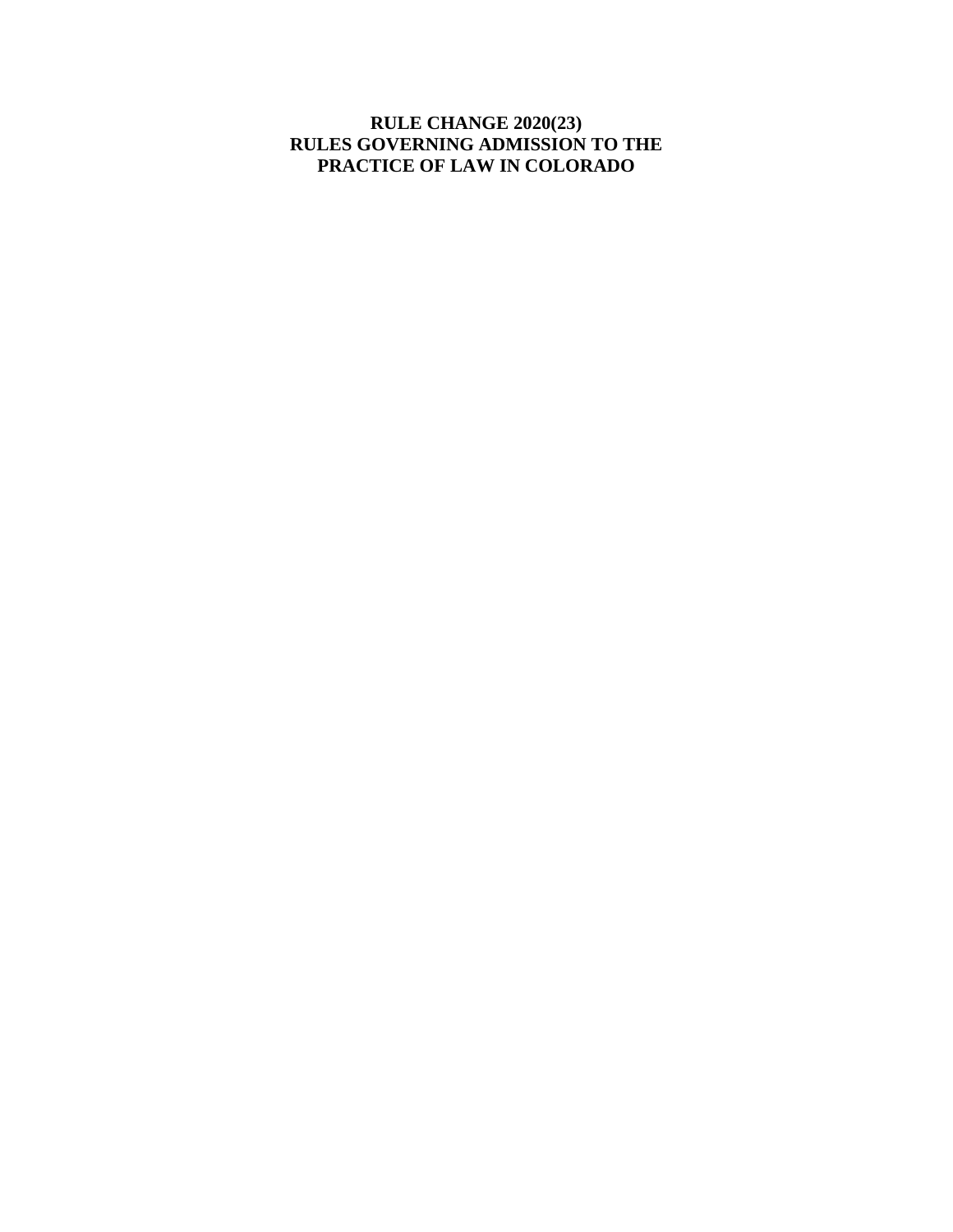## **Rule 205.8. Emergency Rule Concerning Certification for Limited Practice as a Graduate Before Admission By Examination**

(a) Duration of Rule. If the July 2020 Colorado bar examination is postponed, this Rule shall take effect on the date such postponement is announced by the Office of Attorney Admissions and expires seven days after the swearing-in ceremony following the first Colorado bar examination that is held after the effective date of this Rule or when otherwise repealed by the Court. The Court, in its discretion, may extend the time limits set forth in this Rule.

### (a) Effective Dates.

(1) This Rule shall take effect August 1, 2020 for applicants for admission who meet all eligibility requirements under this Rule and who notify the Office of Attorney Admissions in writing by July 20, 2020 that they are transferring their July 2020 Colorado bar examination registration to the February 2021 Colorado bar examination. Applicants who notify the Office of Attorney Admissions in writing after July 20, 2020 but no later than July 31, 2020 that they are disqualified from sitting for the July 2020 Colorado bar examination under the Office's examination protocols and medical screening questionnaire will be deemed to have met the notification deadline in this subsection. For applicants under this paragraph (a)(1), this Rule expires seven days after the last scheduled swearing-in ceremony corresponding with the Colorado bar examination held in February 2021.

(2) All other applicants who registered for the July 2020 Colorado bar examination are ineligible for certification under this Rule unless the July 2020 examination is postponed. If the July 2020 examination is postponed, this Rule shall take effect on August 1, 2020 and, for applicants registered for the July 2020 examination, expires seven days after the last scheduled swearing-in ceremony corresponding with the first Colorado bar examination that is held after the effective date of this Rule.

(3) In its discretion, the Supreme Court may extend the time limits set forth in this Rule.

# (b) [NO CHANGE]

### (c)(1) - (4) [NO CHANGE]

(5) has not yet had an opportunity to taken the Colorado bar examination, or deferred such opportunity in 2019 to serve a judicial clerkship; and,

### (6) [NO CHANGE]

(d) - (k) [NO CHANGE]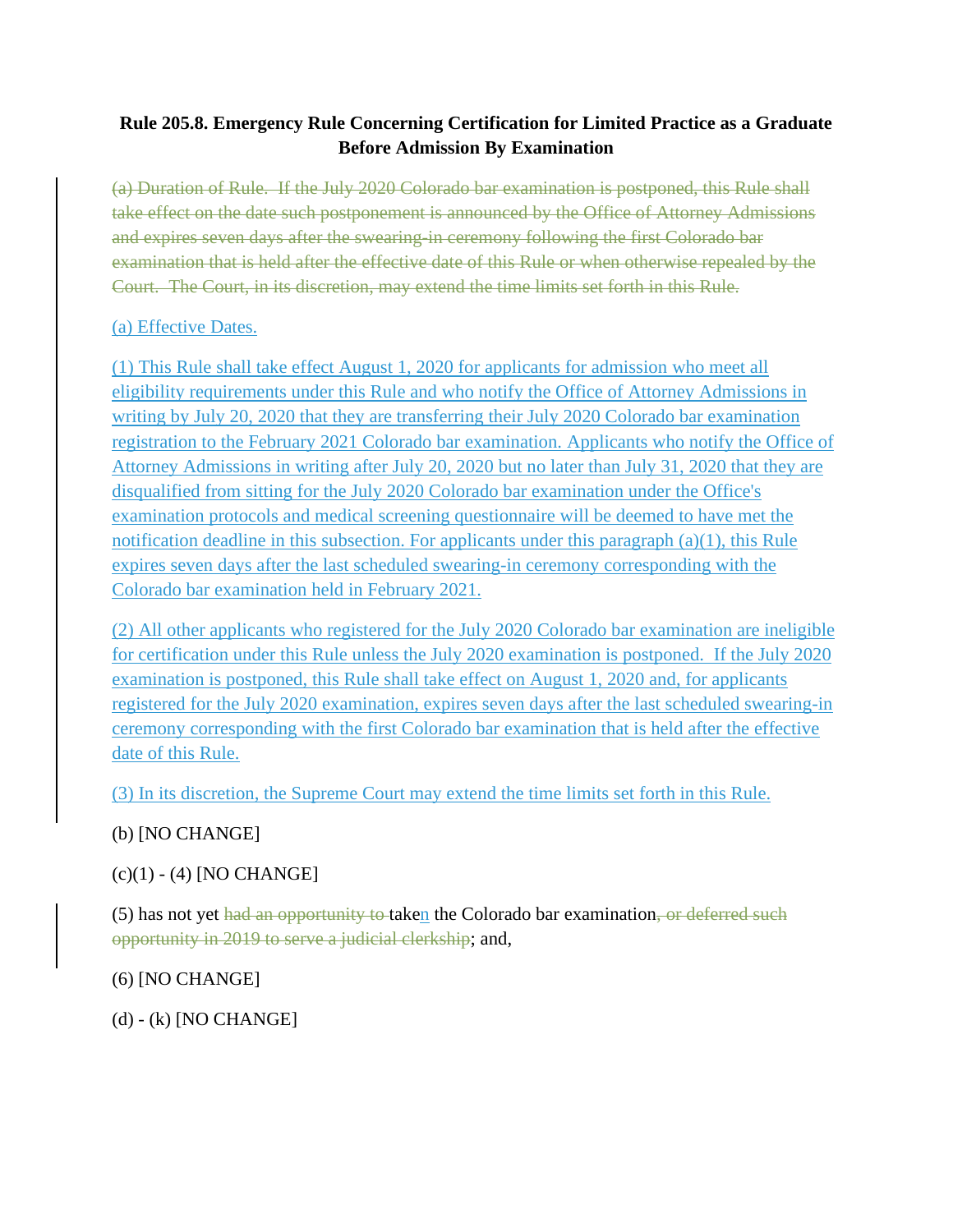# **Rule 205.8. Emergency Rule Concerning Certification for Limited Practice as a Graduate Before Admission By Examination**

(a) Effective Dates.

(1) This Rule shall take effect August 1, 2020 for applicants for admission who meet all eligibility requirements under this Rule and who notify the Office of Attorney Admissions in writing by July 20, 2020 that they are transferring their July 2020 Colorado bar examination registration to the February 2021 Colorado bar examination. Applicants who notify the Office of Attorney Admissions in writing after July 20, 2020 but no later than July 31, 2020 that they are disqualified from sitting for the July 2020 Colorado bar examination under the Office's examination protocols and medical screening questionnaire will be deemed to have met the notification deadline in this subsection. For applicants under this paragraph (a)(1), this Rule expires seven days after the last scheduled swearing-in ceremony corresponding with the Colorado bar examination held in February 2021.

(2) All other applicants who registered for the July 2020 Colorado bar examination are ineligible for certification under this Rule unless the July 2020 examination is postponed. If the July 2020 examination is postponed, this Rule shall take effect on August 1, 2020 and, for applicants registered for the July 2020 examination, expires seven days after the last scheduled swearing-in ceremony corresponding with the first Colorado bar examination that is held after the effective date of this Rule.

(3) In its discretion, the Supreme Court may extend the time limits set forth in this Rule.

(b) [NO CHANGE]

 $(c)(1) - (4)$  [NO CHANGE]

(5) has not yet taken the Colorado bar examination; and,

(6) [NO CHANGE]

(d) - (k) [NO CHANGE]